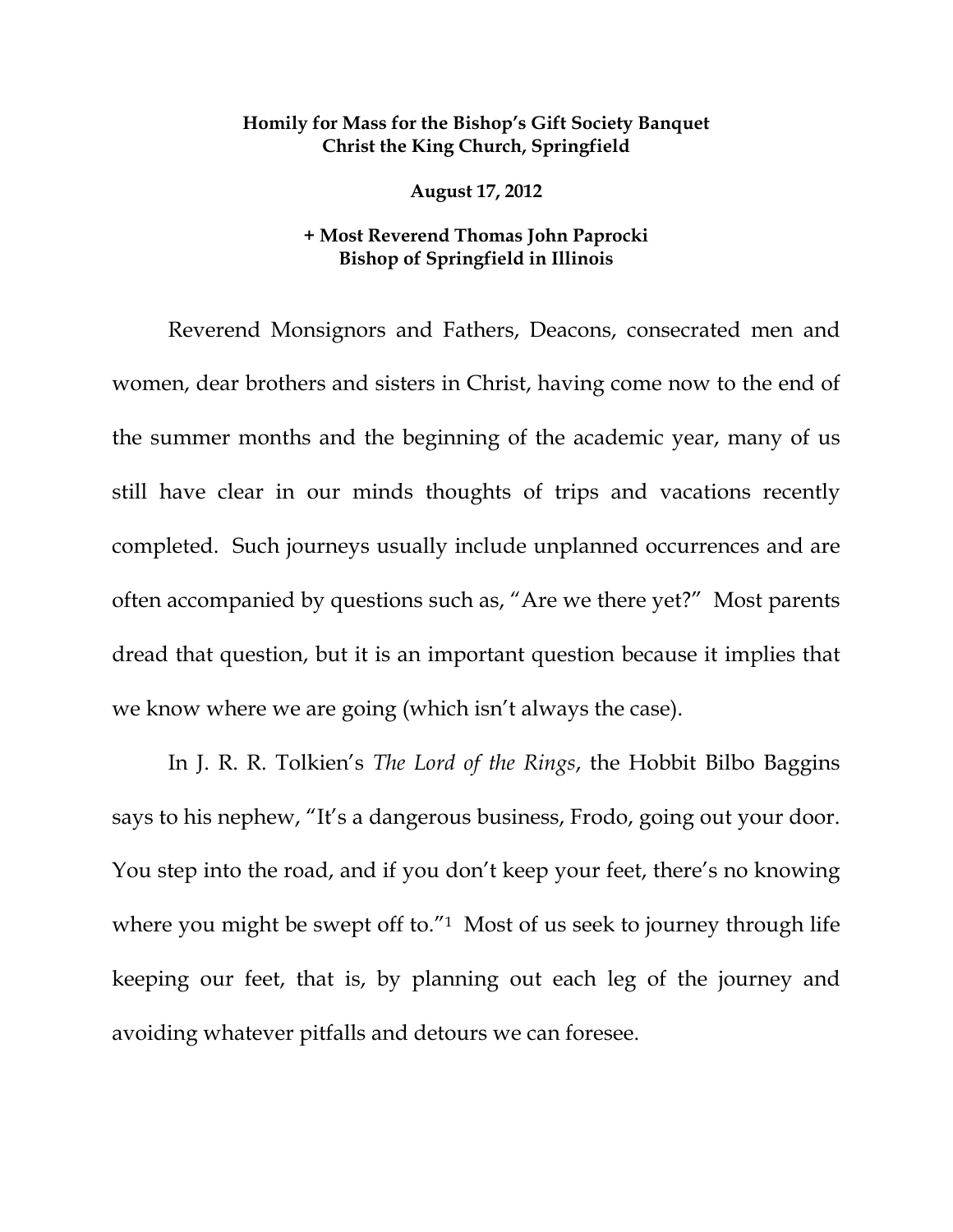As you no doubt know, the Holy Father Benedict XVI has proclaimed a Year of Faith to begin this October 11th and conclude on the Solemnity of Our Lord Jesus Christ, Universal King, November 24, 2013. In his Apostolic Letter *Porta Fidei* – The Door of Faith – in which he announced the Year of Faith, he writes:

The "door of faith" (Acts 14:27) is always open for us, ushering us into the life of communion with God and offering entry into his Church. It is possible to cross that threshold when the word of God is proclaimed and the heart allows itself to be shaped by transforming grace. To enter through that door is to set out on a journey that lasts a lifetime. It begins with baptism (cf. Romans 6:4), through which we can address God as Father, and it ends with the passage through death to eternal life, fruit of the resurrection of the Lord Jesus, whose will it was, by the gift of the Holy Spirit, to draw those who believe in him into his own glory (cf. John 17:22).2

If we are to be shaped by transforming grace we must lose our feet, as it were. We are not the guides along this journey and we do not know every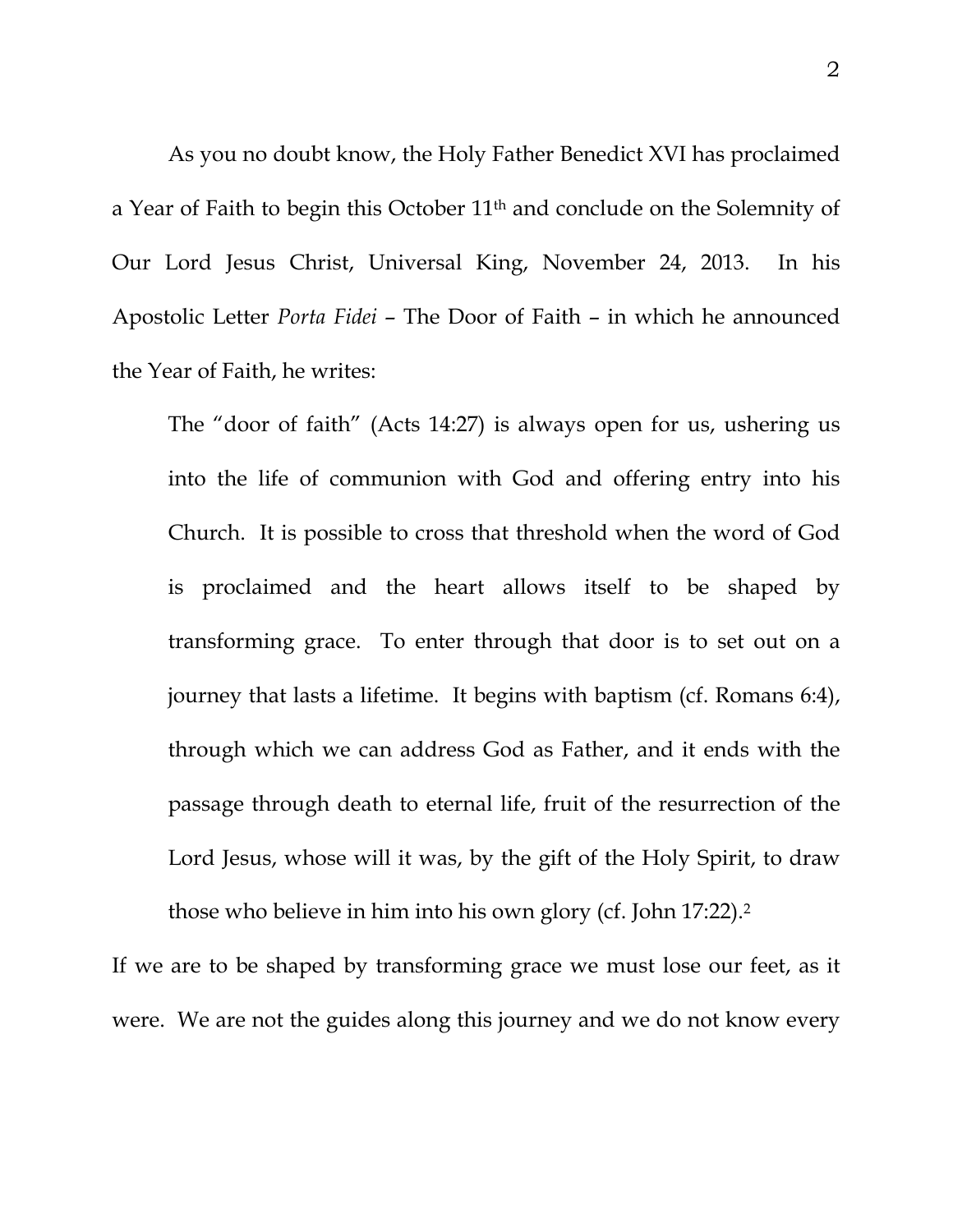bump along the way; but the Lord Jesus does, for he is himself "the way, the truth, and the life" (John 14:6).

 Bilbo, of course, is right when he says that if we lose our feet there's no knowing where we'll be swept off to. We know that the ultimate gift of faith is eternal life on high with Jesus Christ, but the road upon which each of us must travel is different because the Lord calls each of us to holiness through different means and through different vocations. We also know, though, that if we do lose our feet, "to the extent that he freely cooperates, man's thoughts and affections, mentality and conduct are slowly purified and transformed, on a journey that is never completely finished in this life."3 The task for each of us is to allow ourselves, by faith, to be swept up into the great mystery of the death and resurrection of Jesus Christ; we must lose our feet and follow after him who died and rose for us.

 By faith, we can lose our feet on this journey without fear because we know where we are going; we know that we make our pilgrim way to the house of the Father where a room has been prepared for us. Although the road on which we walk may take us to unexpected places and have a few bumps we, on our own, would have sought to avoid, the Lord knows what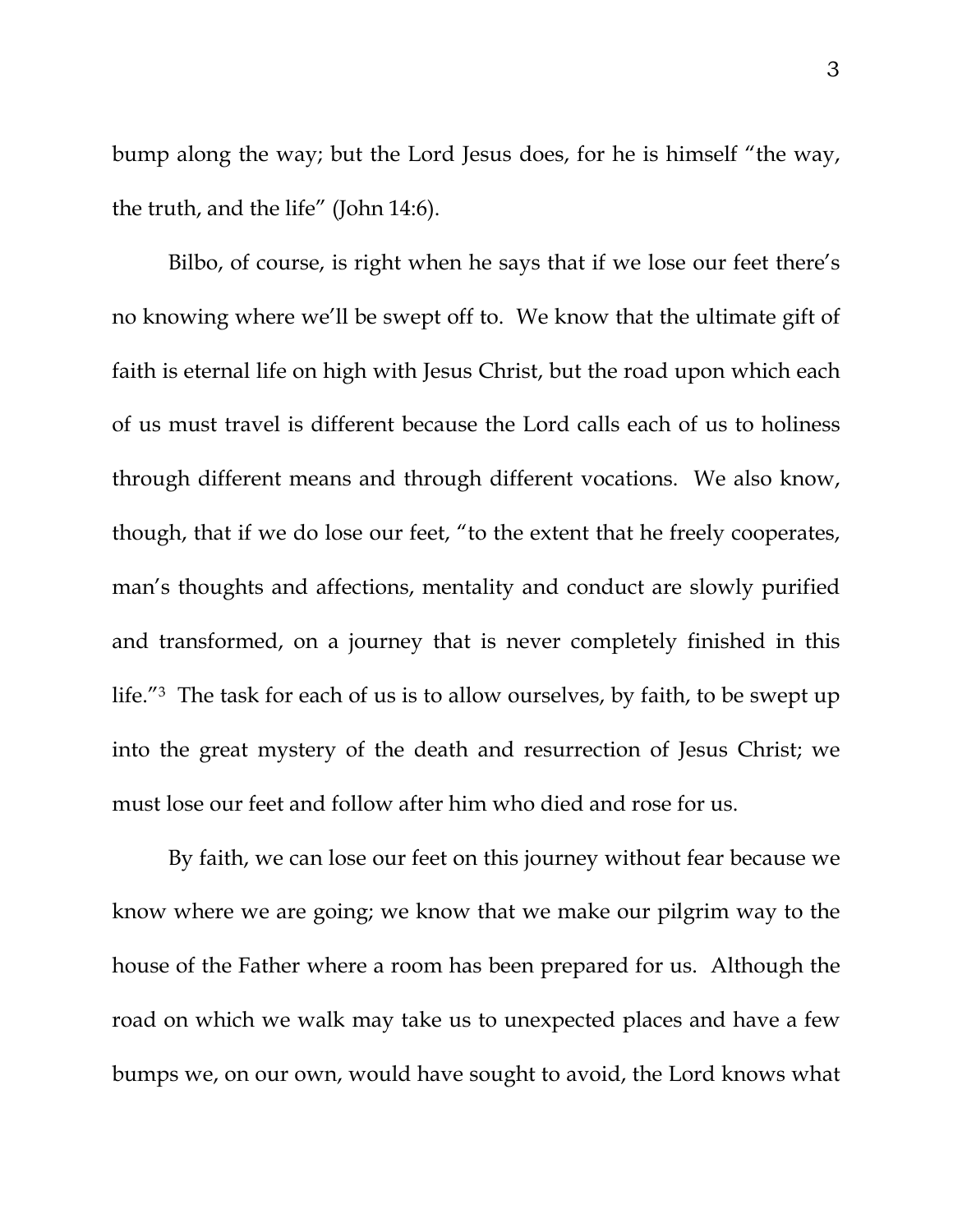he is doing and he knows best how we will grow in faith, in hope, and in love. No matter what we encounter on this road we know that "neither death, nor life, nor angels, nor principalities, nor present things, nor future things, nor height, nor depth, nor any other creature will be able to separate us from the love of God in Christ Jesus our Lord" (Romans 8:38- 39).

 By faith, we can lose our feet because we do not travel this road on our own; we are not only led by the Lord who has travelled this road before us, but our brothers and sisters in Christ are on their way with us; we make our way together. There is no such thing as a solitary Christian; we are all one in the Body of Christ.

 By faith, we can lose our feet and share the gift we have received; indeed, faith must be shared if it is authentic. We must share our faith not only to encourage our brothers and sisters, but also to lead all men and women to Jesus Christ so that they might receive the same gift that has been given to us. Sharing our faith is sometimes intimidating because we do not think our faith is strong enough to share.